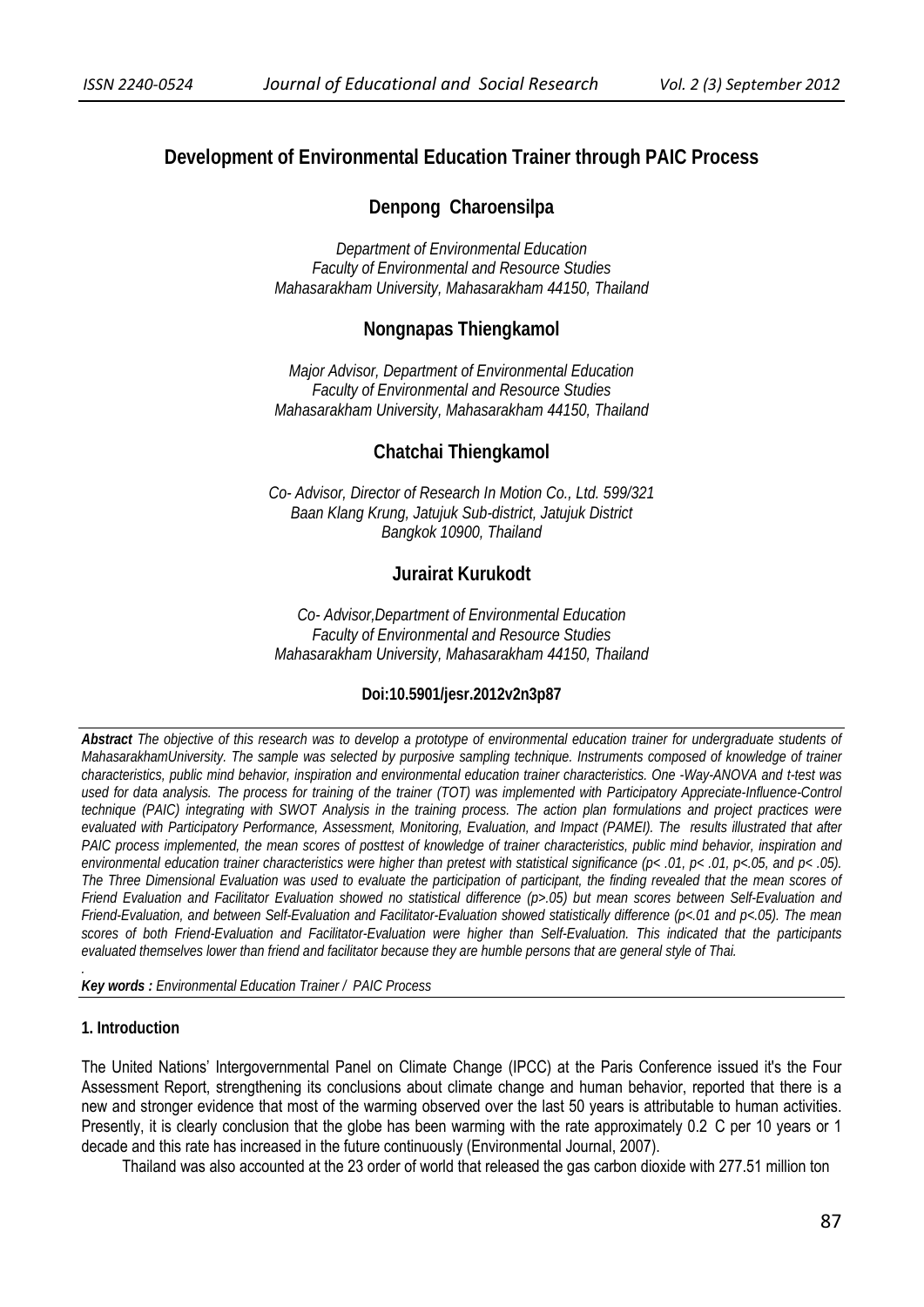per year. It was calculated that Thailand was in the list of countries by carbon dioxide emissions per capita in 2007 with 4.1 ton (Wikipedia, 2010).

Even through in the past, Thailand had promoted, had maintained environmental quality and had tried to solve the environmental problem, but there was only governmental sector that took an important role without the participation of all sectors, particularly, the popular participation. However, the main causes, the people are lacking of knowledge and understanding, consciousness and attitude to practice themselves toward environment with the realization of their importance to take responsibilities for natural resources and environmental conservation (Thiengkamol, 2010a). Therefore, all sectors of Thai society must turn their interesting to collaborate alleviating the global problem such as global warming, which is the hot issue that global population has taken a notice to this problem including Thai people too. The way of living of humans depended on the other living things so all of them are interdependent each other, so it is impossible to live with regarding to only them but they must take the responsibility for society as a whole. Therefore the social development can grow further, it needs to build the public consciousness to act others or society or public being increasingly since at present society is a high competition. The materialism of present society was a push pressures for people to be more selfish and to take more advantage from the others without concerning to the others. Therefore, the serious and continuous changing on behavior and consciousness, the governmental sector had set a measurement of national education management that "one of goals of education management is to make the learner to have the moral and social responsibilities in order to make him to be a good member and trainer for community and society as Thai citizen and global citizen (Office of Secretary of Educational Council, 2005).

For the undergraduate students of Faculty of environment and Resource Studies, Mahasarakham University, they must take important roles in the future to be a leader in the aspect of environment and natural resources conservation that are congruent to the roles and functions for taking responsibility for Thai society in order to accomplish the philosophy that of faculty that "The intelligent student should be a leader and living with environmental friend" **.** Therefore, they should have ideal to be congruent to those roles and burdens in the future, then it needs to introduce the environmental education process to develop and create the public consciousness with the ideal to devote themselves for society in aspect of environment and natural resources conservation through the PAIC technique integrating with SWOT Analysis and focus group discussion during the training process. This participatory training technique will be able to stimulate their inspiration to have public consciousness to change their awareness, attitude, and practice because during the implementation of PAIC training, they have a change to participate by brain storming to create a imagine and creating ideas across the training process through different activities such as presentations of their project proposed in the focus group discussion and role play as trainer for environment and natural resources conservation. PAIC composes different features that are similar to environmental education process such as PAIC stimulating voluntary mind, public mind and behavior of the participants on environment and natural resources conservation and PAIC stimulating the participants about the sensitivity, skill, and responsibility to work together in focus group discussion including raising awareness on facing environmental problem (Thiengkamol, 2005b; Thiengkamol, 2008; Thiengkamol, 2010b). They should take responsibility as environmental education leader in the future, so they should have truly environment knowledge and understanding with solving problem and making decision properly including correctly attitude and sensitivity to perceive environmental problem. Moreover, they should practice to gain more skill to regularly perform activities in the daily life until it becomes the permanent behavior in their lives. Nevertheless, they should be able to transfer their knowledge and understanding for environmental conservation to their families and societies through the practice and behavior in terms of proper model because PAIC training technique is able to adjust the participant to freely create the imagination and thinking from the process of participate in the focus group discussion and brain storming process (Thiengkamol, 2005b). The brain storming principle is introduced widely in the various work of innovation creation.

# **2. Research Objective**

The objective of this research was to develop a prototype of environmental education trainer for undergraduate students of Mahasarakham University.

# **3. Methodology**

The research design was implemented in steps by step as follows:

1) Construction of handbook for the participatory training: it contains knowledge of

trainer characteristics, public mind behavior, inspiration and environmental education trainer characteristics (CEDPA, 1999; FAO, 2005; UNESCO, 1978; InWent-DSE-ZEL, 2002; Thiengkamol, 2004; Thiengkamol, 2009).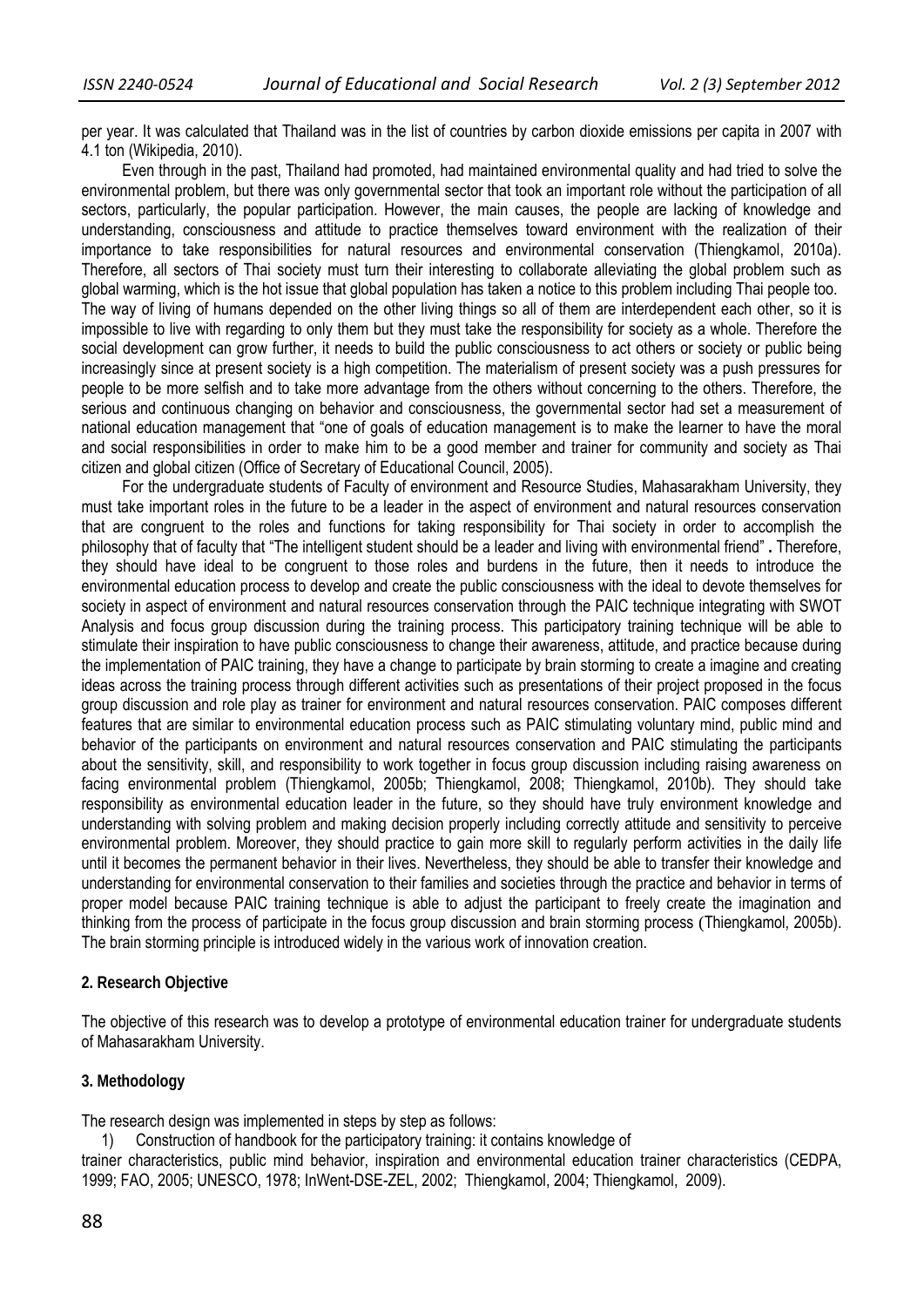- 2) The research tools composed of test, questionnaire and evaluation form. The test was used for determining their knowledge of trainer characteristics, and questionnaire was used for determining public mind behavior, inspiration and environmental education trainer characteristics.
- 3) The evaluation form of Three Dimensional was constructed to assess the participant practice during PAIC implemented.
- 4) The undergraduate students of Faculty of Environment and Resource Studies were selected with purposive sampling from the undergraduate student, Mahasarakham University. They would be recruited according to the setting criteria (willingness, time, devotion, commitment, and public mind).
- 5) The 30 participants were employed for testing of knowledge of trainer characteristics, public mind behavior, inspiration and environmental education trainer characteristics. The systematic operation of 30 participants was trained with Participatory-Appreciate-Influence-Control (PAIC). The focus group discussion included brain storming and SWOT (Strength-Weakness-Opportunity-Threat) analysis (Langly, 1998; Weiss, 1993; Sproull, 1988; Thiengkamol, 2005b).
- 6) The Pretest-Posttest One Group Design was used to test for before and after training process with Participatory-Appreciate-Influence-Control (PAIC). Additionally, the Three Dimensional Evaluation (TDE) was used to determine the congruence of three aspects evaluation; Self-evaluation, Friend-evaluation, and Facilitator-evaluation for training participation (Thiengkamol, 2004; Thiengkamol, 2005b; Thiengkamol, 2008b).
- 7) PAMEI technique was employed for identify the performance, assessment, monitoring, evaluating for participants performance of undergraduate student of Mahasarakham University as the environmental education trainer for alleviating global warming (Thiengkamol, 2004; Thiengkamol, 2005a; Thiengkamol, 2008).

# **4. Results**

# *4.1 General Characteristics of Sample Group*

The sample group of this study was 30 undergraduate students that were selected by purposive sampling technique from Faculty of Environment and Natural Resources Studies, Mahasarakham University in the academic year of 2010. Most of them were female with 76.67%, all of them were third year student of Program Environment and Natural Resources Management with 100%, and they lived at dormitory with 76.67% as shown in table 1.

**Table 1** Characteristics of Undergraduate Students

| Characteristics |                                 | <b>Undergraduate Students</b> |         |  |  |
|-----------------|---------------------------------|-------------------------------|---------|--|--|
|                 |                                 | Frequency                     | Percent |  |  |
| Sex             | Male                            | 7                             | 23.33   |  |  |
|                 | Female                          | 23                            | 76.67   |  |  |
| Class           | First Year                      |                               |         |  |  |
|                 | Second Year                     |                               |         |  |  |
|                 | Third Year                      | 30                            | 100     |  |  |
|                 | Fourth Year                     | $\overline{\phantom{a}}$      |         |  |  |
| Program         | <b>Environmental Education</b>  |                               |         |  |  |
|                 | <b>Environmental Management</b> | 30                            | 100     |  |  |
|                 | <b>Environmental Technology</b> | ٠                             |         |  |  |
| Live at         | Dormitory                       | 23                            | 76.67   |  |  |
|                 | <b>Rent House</b>               | 2                             | 6.67    |  |  |
|                 | Home                            | 5                             | 16.66   |  |  |
| Total           |                                 | 30                            | 100     |  |  |

## *4.2 Results of Pretest and Posttest with PAIC technique*

PAIC technique was implemented for undergraduate students on the concept development of environmental education trainer for alleviating global warming based on knowledge of trainer characteristics, public mind behavior, inspiration and environmental education trainer characteristics contents.

The research results illustrated that before and after PAIC process implemented, the mean scores of posttest of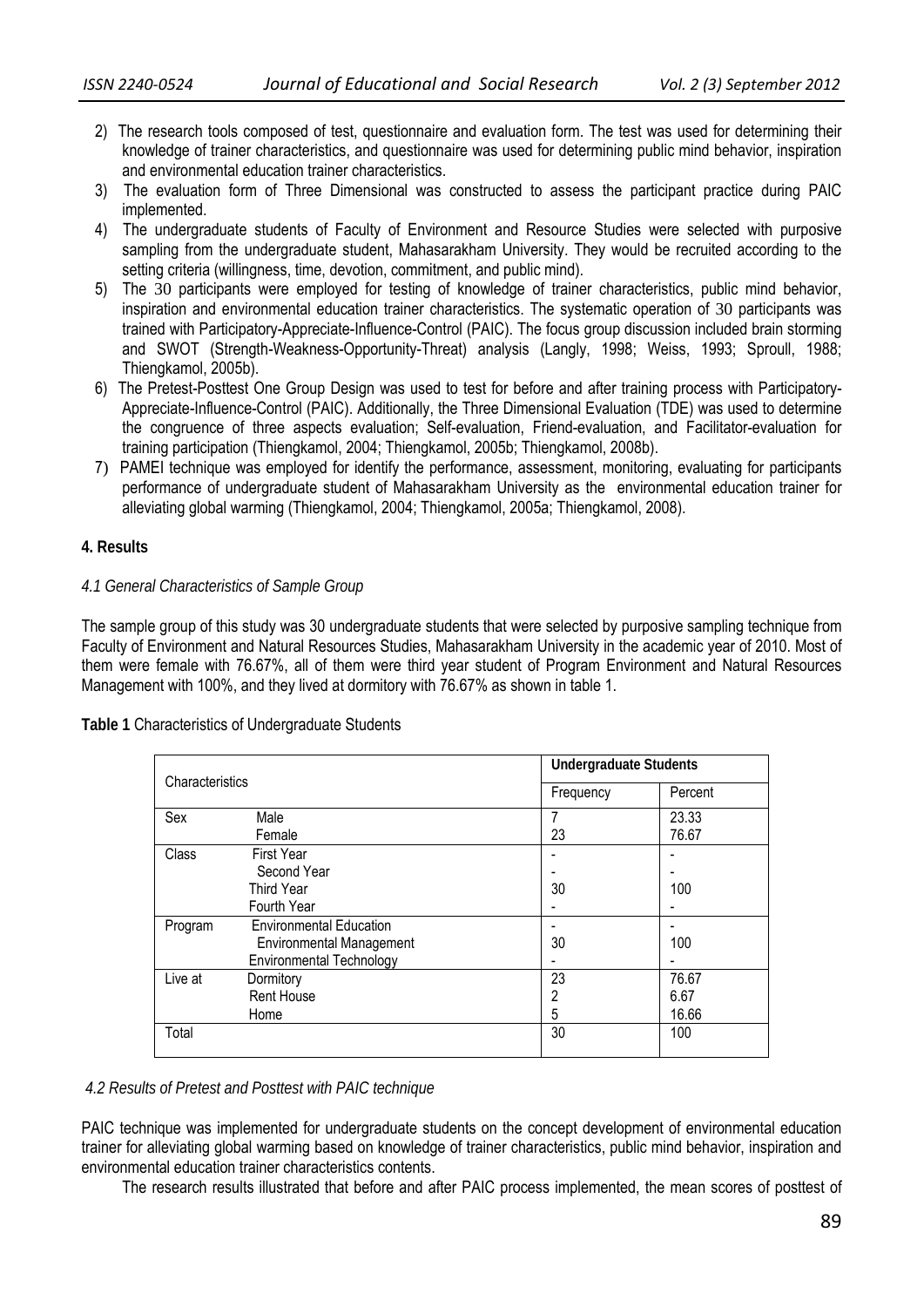| knowledge of trainer characteristics, public mind behavior, inspiration and environmental education trainer characteristics |  |  |  |
|-----------------------------------------------------------------------------------------------------------------------------|--|--|--|
| were higher than pretest with statistical significance (p< .01, p< .01, p< .05, and p< .05) as presented in table 2.        |  |  |  |

|                                               | Pretest                  |      | <b>Posttest</b> |      |          |         |
|-----------------------------------------------|--------------------------|------|-----------------|------|----------|---------|
| <b>Training Issues</b>                        | $\overline{\mathcal{X}}$ | S.D. | $\mathcal{X}$   | S.D. |          | р       |
| Knowledge of Trainer Characteristics          | 7.50                     | 1.70 | 8.95            | 0.60 | $-3.404$ | $.001*$ |
| <b>Public Mind Behavior</b>                   | 7.90                     | 1.37 | 9.60            | 0.68 | $-5.667$ | $.000*$ |
| Inspiration of Environmental Conservation     | 8.90                     | 1.12 | 9.50            | 0.51 | $-2.108$ | $.025*$ |
| <b>Environmental Educator Characteristics</b> | 10.85                    | 2.18 | 12.45           | 0.69 | $-2.235$ | $.019*$ |
| <b>Training Achievement</b>                   | 35.15                    | 5.50 | 40.50           | 1.28 | $-4.127$ | $.000*$ |

\* Significant Level at .05; \*\* Significant Level at .01

## *4.3 Results of Three Dimensional Evaluations for Participation*

Three Dimensional Evaluations were employed for determination the perceptions of 30 undergraduate students in three aspects evaluation; Self-evaluation, Friend-evaluation, and Facilitator-evaluation by using One-way ANOVA in order to investigate the mean scores difference of three group during focus group discussion. The results of One-way ANOVA showed that there were different of mean scores about participation in training process through brain storming with statistical significance (p<.01) as illustrated in table 3. This meant that the perceptions of student on himself, his friend in the group and his facilitator were highly different for their participation during the focus group discussion during training process as showed in table 3.

**Table 3** Three Dimensional Evaluations for Participation

| Source of Variation | SS                 | df      | <b>MS</b>       |        | р       |
|---------------------|--------------------|---------|-----------------|--------|---------|
| Between Group       |                    |         | 66.717<br>5.101 | 13.079 | $.000*$ |
| Within Group        | 133.433<br>290.750 | 2<br>87 |                 |        |         |
| <b>Total</b>        | 424.183            | 89      |                 |        |         |
|                     |                    |         |                 |        |         |

\*\* Significant Level at .01

The Three Dimensional Evaluation was used to evaluate the participation of participant, the finding revealed that the mean scores of Friend Evaluation and Facilitator Evaluation showed no statistical difference (p>.05) but mean scores between Self-Evaluation and Friend-Evaluation, and between Self-Evaluation and Facilitator-Evaluation showed statistical difference (p<.01 and p<.05) as illustrated in table 4. The mean scores of both Friend-Evaluation and Facilitator-Evaluation were higher than Self-Evaluation as presented in table 4.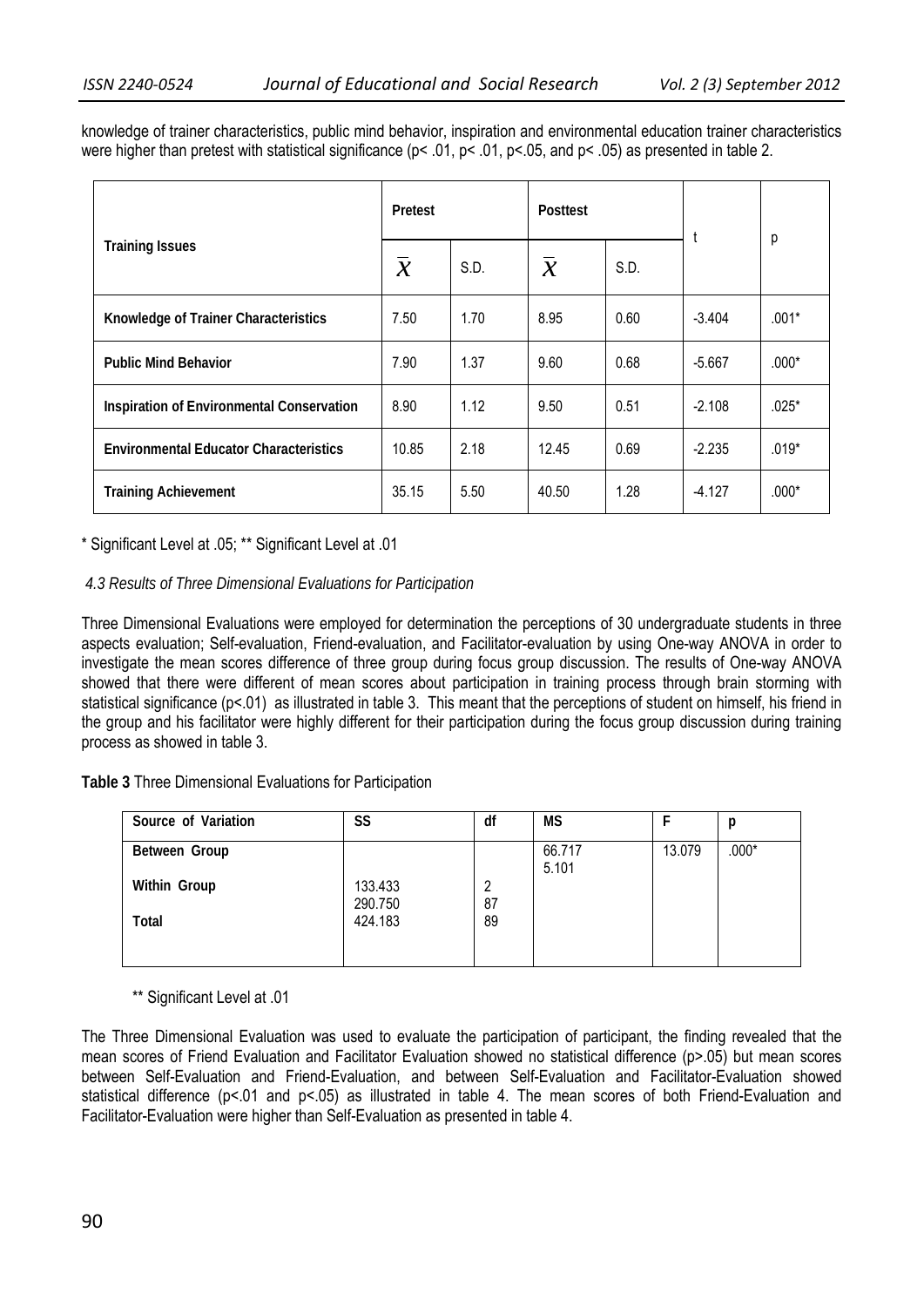| Evaluation                    |       | Self-Evaluation          | <b>Facilitator Evaluation</b> | <b>Friend Evaluation</b>  |  |
|-------------------------------|-------|--------------------------|-------------------------------|---------------------------|--|
| $\mathcal{X}$                 |       | 19.85                    | 21.80                         | 23.50                     |  |
| Self-Evaluation               | 19.85 | $\overline{\phantom{a}}$ | $-1.950$<br>$(.030*)$         | $-3.650$<br>$(.000^{**})$ |  |
| <b>Facilitator Evaluation</b> | 21.80 |                          | $\overline{\phantom{a}}$      | $-1.700$<br>(.067)        |  |

 **Table 4.** Each Pair Comparisons among Self-Evaluation, Friend Evaluation and Facilitator Evaluation

\*\* Significant Level at .01 and \* Significant Level at .05

## **4. Results of Four Dimensional Evaluations for Trainer Role Play**

Four Dimensional Evaluations (FDE) included trainer self-evaluation, trainer friend evaluation, audience evaluation, and expert trainer evaluation. It was used for trainer role play evaluation of 10 selected undergraduates who had top ten scores for posttest scores. They were selected to play a role as trainer. After they played as trainers, they were evaluated by FDE, One Way ANOVA was employed to investigate the mean scores of four groups. The results showed that there were no different mean score on role play as trainer ( $p<.05$ ) as presented in table 5. This can be explained that the opinion of four aspects on trainer role play are congruent, therefore the undergraduate can perform as trainer for environmental education.

**Table 5** Four Dimensional Evaluations for Trainer Role Play

| Source of Variation | SS              | df      | <b>MS</b> |       |      |
|---------------------|-----------------|---------|-----------|-------|------|
| Between Group       |                 |         | .840      | 1.016 | .397 |
| Within Group        | 2.521<br>29.778 | 3<br>36 | .827      |       |      |
| Total               | 32.299          | 39      |           |       |      |

\* Significant Level at .05

During PAIC implemented, the five focus groups discussion were done, the overall results showed that there were at least five projects purposed such as "Transferring Environmental Knowledge to Community", "Teenage of New Generation Concern to Environment" "Green University Project", "Paper Saving Bank" and "Project of Caravan of Global Warming Alleviation" to be implemented according to the action plans on "Empowerment of Environmental Education Trainer. The pilot projects selected for implementing were three from five proposed projects. These were "Transferring Environmental Knowledge to Community", "Teenage of New Generation Concern to Environment" and "Paper Saving Bank". After some part of three of projects were started implementing, the students gained more experiences including raising their awareness and responsibility to environmental conservation. Particularly, they got more skill to make decisions on solving environmental problems correctly. The PAMEI used for participatory assessment, participatory monitoring, participatory evaluation and participatory impact were approval for three project implementations. Moreover, it was revealed that after the undergraduate students had implemented the three pilot projects, then they gain more experiences, increase more awareness raise and take more responsibility for environmental conservation, particularly, they have more skill to make a decision of environmental problem solving properly.

 PAMEI technique was used for monitoring, evaluating, and impact from project implementing with 3 projects. Moreover, after the PAIC training finished. The finding revealed that before training, the students had less to moderate level of knowledge of trainer characteristics and public mind behavior at moderate level. At the beginning of training process, some of them lacked of self-confidence to express their ideas and thinking. But after using the integration of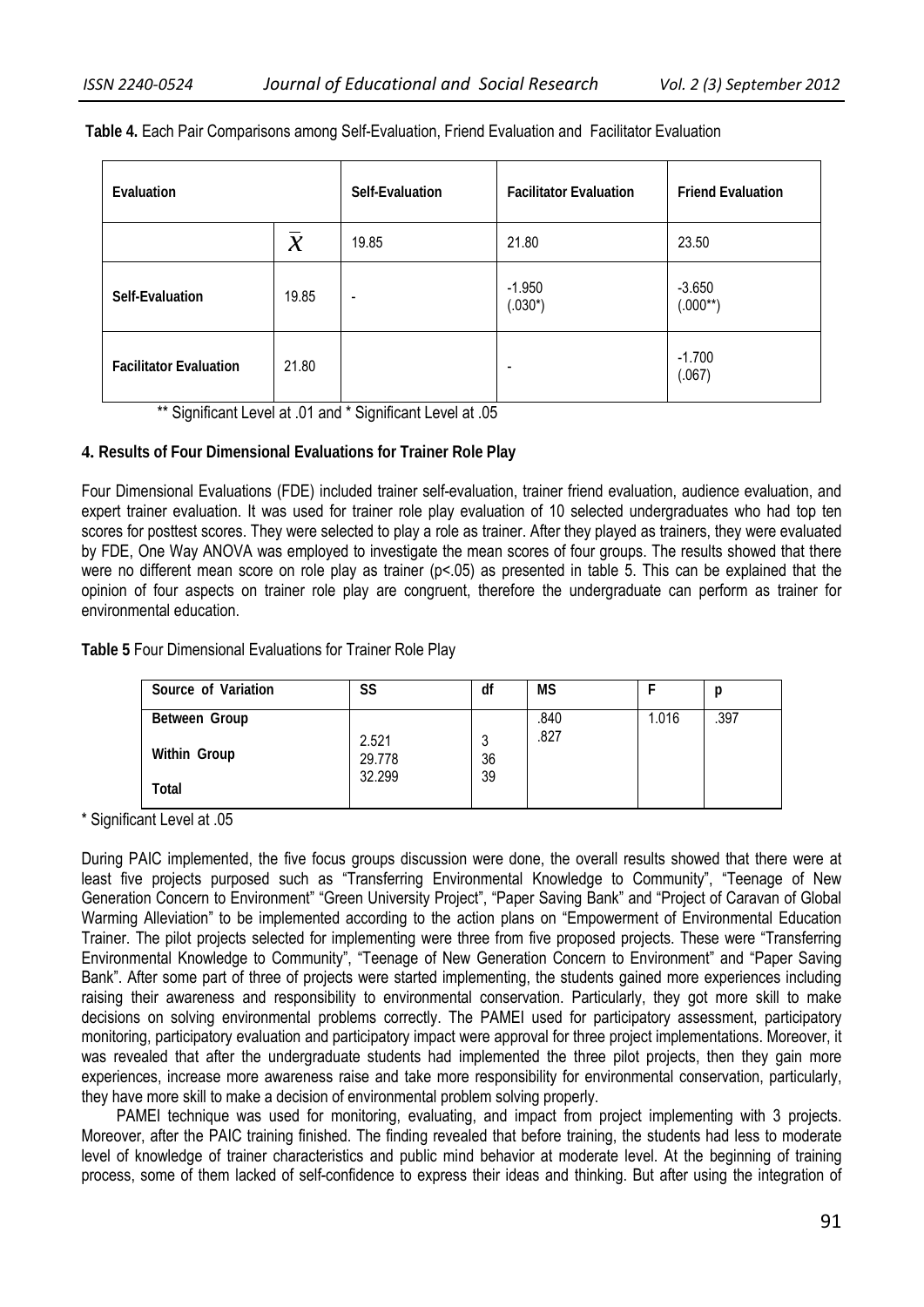environmental education and training of trainer through focus group discussion and brain storming process, they can be express and explain their ideas and thinking fluently. Furthermore, PAIC can be introduced to stimulate students to increase their public mind behavior and inspiration of environmental conservation better than before training with statistically significant (p<.01 and p<.05) as shown in table 2. However, PAIC is able to use for encouraging the participant to be able to make a decision on the facing problem by practicing so it is similar to environmental education process that entails practice in decision making of self-formulation of a code of behavior about issues concerning environmental quality.

#### **5. Discussions**

The results indicated that the undergraduate student, Faculty of Environment and Resource Studies, Mahasarakham University will have knowledge of trainer characteristics, and questionnaire was used for determining public mind behavior, inspiration and environmental education trainer characteristics after participating in the PAIC training. It was congruent to these studies of Thiengkamol, 2004; Thiengkamol, 2005a; Thiengkamol, 2005a; Jansab, 2006 and Thiengkamol, 2010b. It might be explained that the training with PAIC technique is able to raise knowledge in various issues and for different target groups and it stimulate the attitude and behavior changing. Moreover, it is able to stimulate public mind and inspiration for environmental conservation through practice proper behavior in their daily life activities for alleviating global warming. The findings are also pertinent to the results from the study of Jumrearnsan, W., and Thiengkamol, N., (2010: in press) that the attitude is affected to inspiration creation and behaviors change for global warming alleviation.

The results of TDE of 30 Participants was employed for determination of the congruence of three aspects evaluation; Self-evaluation, Friend-evaluation, and Facilitator-evaluation. The mean scores of both Friend-Evaluation and Facilitator-Evaluation were higher than Self-Evaluation (p<.01 and p<.05) and the finding revealed that the mean scores of Friend Evaluation and Facilitator Evaluation showed no statistical difference (p>.05). This indicated that the participants evaluated themselves lower than friend and facilitator because they are humble persons that are general style of Thai students.

 Furthermore, it was found that PAIC training is effective for training with integration of brain storming process to develop a shared vision, action plan and projects in different issues of training such as energy conservation, urban community food security management, environment and natural resource conservation, development of health cities network for Mekong Region, development of women's political participation in Pattaya City and community strengthening (Thiengkamol, 2004; Thiengkamol, 2005a; Thiengkamol, 2005b; Jansab, 2006; Thiengkamol, 2010b).

 During, the PAIC training implemented, focus groups discussion and SWOT (Strength-Weakness-Opportunity-Threat) analysis were integrated, therefore, it is obviously seen that after they had intended to run 3 pilot projects from 5 projects. They search the way to maintain the three pilot projects with different ideas being suggested during this brain storming process in order to meet their intentions of being environmental education trainer for alleviating global warming, especially they plan to build network of global warming alleviation across the Mahasarakham University and to join with other colleges and universities in the Northeastern region. Additionally, in accordance with different studies of Thiengkamol (2005a), Thiengkamol (2005b) Jumrearnsan and Thiengkamol (2010b); Thiengkamol, (2010:inpress). and Jansab, (2006), the findings revealed that PAIC can initiate and stimulate the participant creative thinking to propose the projects to implement and attitude changing will be able to cause behavior change for environment conservation and participation, and political participation.

## **6. Recommendations**

#### *1. Recommendation from the Research*

1.1 The recommendations from the findings revealed that the undergraduate

students of Mahasarakham University should be educated by using PAIC technique to accelerate their inspiration, public mind behavior, and to increase numbers of environmental education trainer in order to accomplish the goal of sustainable development through the brain storming process of PAIC. Therefore, university should introduce this participatory training technique as PAIC to use in every faculty of the university.

 1.2 The students of every faculty of Mahasarakham University should join the project of environmental education trainer for alleviating global warming with public mind and collaborate to develop the network across the university to serve the policy of green university of Mahasarakham University.